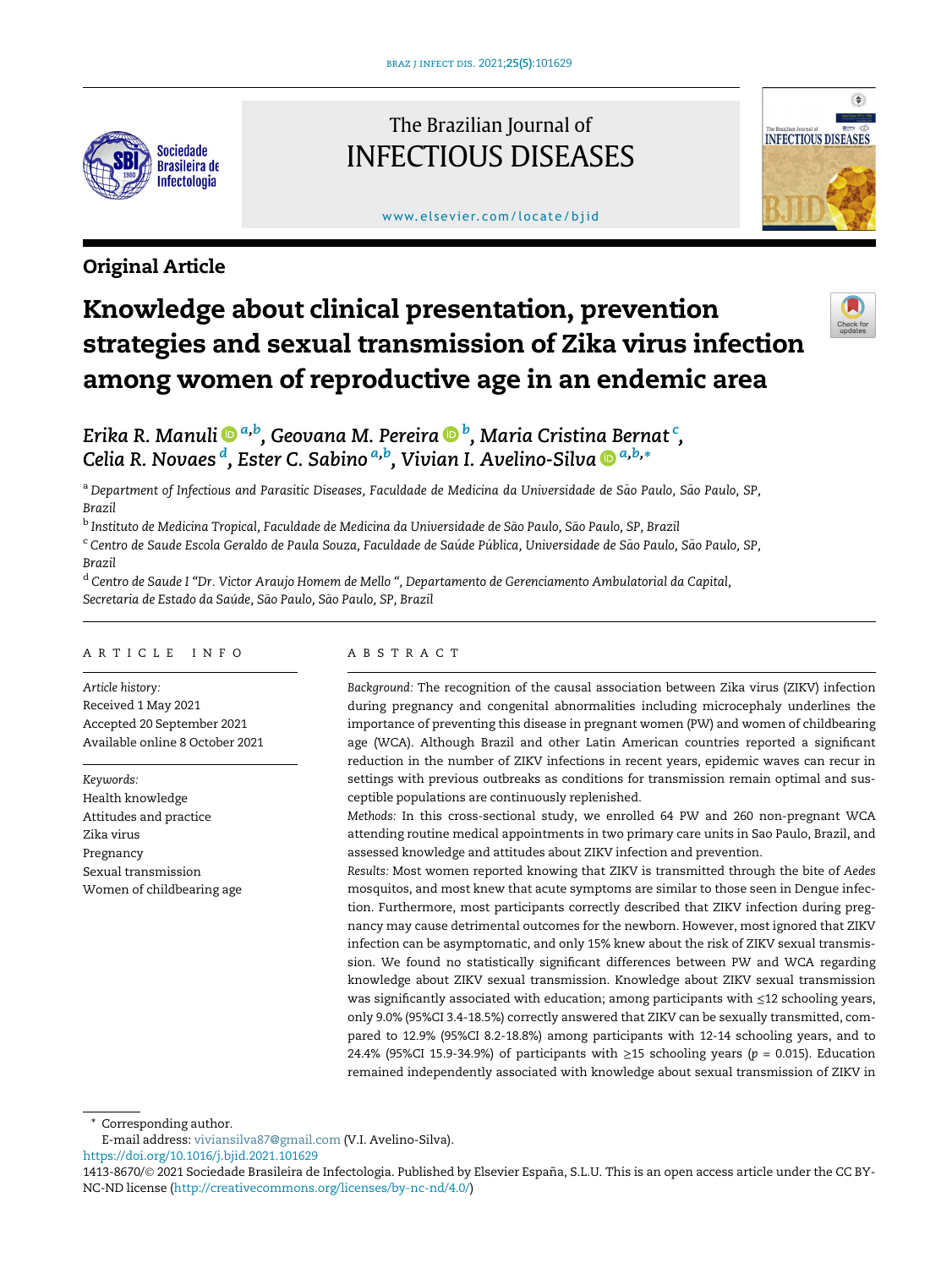a multivariate logistic regression model adjusted for age, race and pregnancy status  $(p = 0.022)$ .

*Conclusion:* Our findings underscore the urgent need of educational and family planning programs that may help prevent detrimental outcomes of ZIKV infection in an endemic area of Brazil.

2021 Sociedade Brasileira de Infectologia. Published by Elsevier España, S.L.U. This is an

open access article under the CC BY-NC-ND license (<http://creativecommons.org/licenses/by-nc-nd/4.0/>)

#### Introduction

Since 2016, Brazilian and international scientific groups have been dedicating intense efforts to understand Zika virus (ZIKV) infection. $1$  This interest has been raised following a massive epidemic wave in Latin America and the detection of a significant increase in the number of newborns with microcephaly and other congenital malformations causally associated with ZIKV infection during pregnancy. Brazil was the first country to identify an increase in microcephaly cases, and the causal association with ZIKV infection was supported by studies showing that the virus was present in damaged fetal neural tissues; moreover, ZIKV was shown to have a neurotoxic effect in both *in vitro* and animal models.<sup>[2-4](#page-5-1)</sup>

As seen with other viruses belonging to the Flavivirus family, ZIKV is transmitted through the bite of *Aedes* mosquitos, and *Aedes aegypti* seems to be the main vector for the disease in the Americas.<sup>[5](#page-5-2)</sup> Blood transfusions can also be a potential source of ZIKV infection. $6, 7$  $6, 7$  $6, 7$  Sexual intercourse is another non-vectorial mode of ZIKV transmission, particularly from a male infected partner<sup>[8,](#page-5-5) [9](#page-5-6)</sup>; viral RNA has been shown to persist in the semen of a few patients for several months after symptoms onset, with potential transmissibility lasting 6-7 weeks.[10](#page-5-7)

The first Brazilian cases of ZIKV infection were detected in 2015 in the Northeast region of the country, with subsequent expansion to states in the Central-West and Southeast regions.<sup>[2](#page-5-1)</sup> In the state of Sao Paulo, ZIKV outbreaks were more significant in rural and countryside cities and in coastal cities. $11$  After the peak case-detection in 2016, Brazil and other Latin American countries reported an important reduction in the number of ZIKV infections. $12$  However, new epidemic waves can recur in settings with previous outbreaks as conditions for transmission remain optimal and susceptible populations are continuously replenished. Furthermore, the World Health Organization highlighted in a recent report that approximately 61 countries with no reports of ZIKV occurrence have local conditions for the spread of the virus, with naturally occurring competent vectors, ideal climate settings and vulnerable populations. This report also discusses the importance of providing family planning strategies and travel orientation in countries with ZIKV occurrence.<sup>[13](#page-5-10)</sup> Since ZIKV still lacks effective antiviral treatments or vaccines, health services and public health institutions should be prepared to respond to new disease outbreaks. $14$  One essential way of being prepared is supporting vulnerable populations such as women of childbearing age (WCA) with knowledge about the disease and how to prevent it.<sup>[15](#page-5-12)</sup>

In this study we enrolled pregnant women (PW) and non-pregnant WCA in two primary care units in Sao Paulo, Brazil, and assessed knowledge and attitudes about ZIKV infection and prevention. We also explored if the recent ZIKV outbreak had an impact on family planning issues in this population.

#### Methods

#### Study design, population and setting

In this cross-sectional study, we enrolled PW and non-pregnant WCA attending routine medical appointments at two primary care units, both in central areas of Sao Paulo city, Brazil. Consenting women aged 18-45 years old living in Sao Paulo city were considered eligible; we excluded women with current or past ZIKV infection and those who had infertility due to any cause.

#### Study procedures

After obtaining informed consent for participation from each woman, a trained study investigator administered the study questionnaire that included questions on knowledge about ZIKV infection, knowledge and attitudes towards prevention strategies, and the impact of the recent ZIKV outbreak on family planning. Pregnancy status at the time of interview was self-reported. Responses were registered in a standard-ized electronic form using REDCap platform.<sup>[16](#page-5-13)</sup>

#### Ethical aspects

All participants provided informed consent upon inclusion in the study. We collected no participant-identifiable information, and all study forms were kept in locked cabinets or password-secured electronic folders in accordance with Good Clinical Practice recommendations. The study has been approved by the Ethics committee at University of Sao Paulo Medical School (approval reference number 2.358.114) as well as local ethics committees at each primary care unit. As a benefit from participation, the study investigator offered to review all questionnaire answers and clarify any remaining uncertainties; a printed booklet produced by the Brazilian Ministry of Health containing information on ZIKV was also offered to all participants at the end of study participation.<sup>[17](#page-5-14)</sup>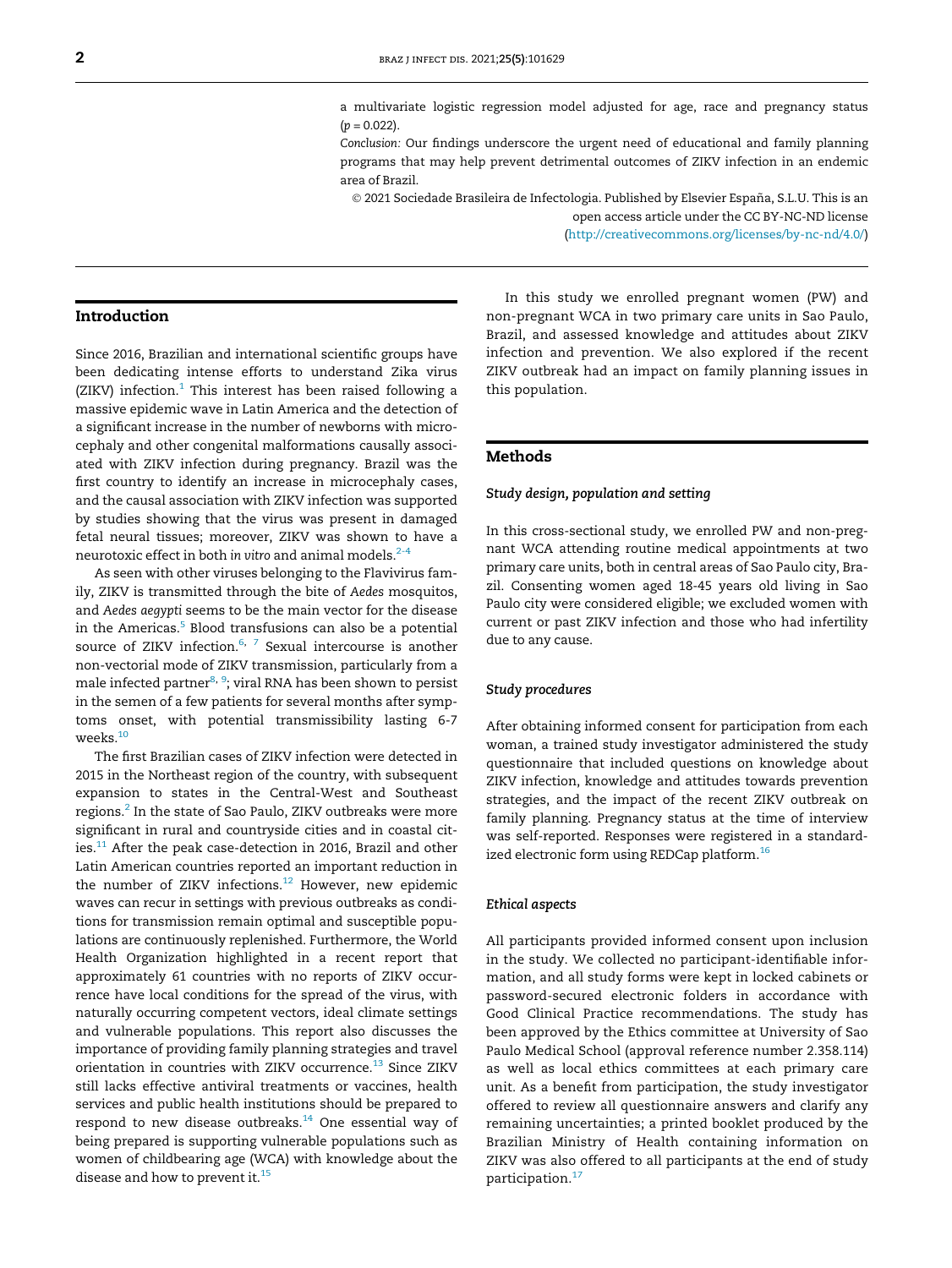#### <span id="page-2-1"></span>Statistical analysis

Data was analyzed using descriptive statistics. Comparisons between PW and WCA were preformed using chi-squared tests or Fisher's exact test for categorical variables, and t-tests or Wilcoxon Rank-sum tests for numerical variables, as appropriate. A multivariate logistic regression model was used to explore independent predictors of knowledge about ZIKV sexual transmission. We used Stata 15.1 (StataCorp. College Station, TX: StataCorp LP), with a two-tailed significance level of 0.05 for all analyses.

#### Results

Between December 2017 and July 2018, 409 PW and WCA were invited to participate in the study; of those, 85 were excluded (21 refused or withdrew participation; 4 lived in other cities; 37 were older than 45 or younger then 18 years old and 23 were excluded due to infertility related to past/current ZIKV infection). Among 324 women included in the study, 64 (20%) were pregnant. Demographic characteristics of study participants, overall and according to pregnancy status, are presented in [Table 1](#page-2-0). PW and non-pregnant WCA were similar regarding age, race/ethnicity, income, and education.

Out of 64 PW enrolled in the study, 22 (34%) reported they had planned to get pregnant; 21 (33%) said they were neither planning nor avoiding pregnancy; and 21 (33%) said they got pregnant despite taking precautions to avoid pregnancy. Only three out of 12 women who reported trying to postpone pregnancy attributed it to fear of ZIKV infection [\(Table 2](#page-2-1)).

[Table 3](#page-3-0) presents participants' knowledge and attitudes towards ZIKV infection. Most women reported knowing that ZIKV is transmitted through the bite of *Aedes* mosquitos, and

#### Table 2 – Family planning aspects among 64 pregnant women enrolled in the study.

| How did this pregnancy happen? (%)                    |          |
|-------------------------------------------------------|----------|
| I planned to get pregnant                             | 22 (34%) |
| I did not plan, di did not avoid getting pregnant     | 21 (33%) |
| I was taking precautions to avoid pregnancy           | 21 (33%) |
| Did you try to avoid or postpone pregnancy? (%)       |          |
| No                                                    | 52 (81%) |
| Yes                                                   | 12 (19%) |
| Did you try to avoid or postpone pregnancy because of |          |
| fear of ZIKV infection? (%)                           |          |
| No                                                    | 9(75%)   |
| Yes                                                   | 3(25%)   |
| ZIKV: Zika virus                                      |          |

most knew that acute symptoms are similar to those seen in Dengue infection. Furthermore, most participants correctly described that ZIKV infection during pregnancy may cause detrimental outcomes for the newborn. However, most ignored that ZIKV infection can be asymptomatic, and only 49 (15%) knew about the risk of ZIKV sexual transmission. Surprisingly, we found no statistically significant differences between PW and WCA in the knowledge and attitudes towards ZIKV infection, except for higher knowledge about ZIKV cases in the city ( $p = 0.047$ ) and lower condom use by the sexual partner  $(p = 0.001)$  among PW.

#### Predictors of knowledge about ZIKV sexual transmission

Given the strikingly low percentage of knowledge about ZIKV sexual transmission among women of childbearing age regardless of pregnancy status, we further explored if age category, race, education and income were associated with this finding. We found a statistically significant association

<span id="page-2-0"></span>

| Characteristics                                                     | Total<br>$N = 324$ | Pregnant women<br>$N = 64$ | Non-pregnant women of<br>childbearing age $N = 260$ | <i>p</i> -value |
|---------------------------------------------------------------------|--------------------|----------------------------|-----------------------------------------------------|-----------------|
| Age                                                                 | 33 (27-39)         | 32 (26-37)                 | 34 (27-40)                                          | 0.087           |
| Race/ethnicity (%)                                                  |                    |                            |                                                     |                 |
| White/Caucasian                                                     | 115 (35)           | 22(34)                     | 93(36)                                              | 0.327           |
| Black                                                               | 50(15)             | 10(16)                     | 40(15)                                              |                 |
| Mixed                                                               | 129 (40)           | 24 (38)                    | 105 (40)                                            |                 |
| Asian                                                               | 22(7)              | 4(6)                       | 18(7)                                               |                 |
| Native                                                              | 2(1)               | 1(2)                       | $1(-1)$                                             |                 |
| Other/not informed                                                  | 6(2)               | 3(5)                       | 3(1)                                                |                 |
| Household income in US dollars (%)                                  |                    |                            |                                                     |                 |
| $<$ 100                                                             | 8(2)               | 3(5)                       | 5(2)                                                | 0.166           |
| 100-200                                                             | 36(11)             | 5(8)                       | 31(12)                                              |                 |
| 200-300                                                             | 73 (23)            | 9(14)                      | 64 (25)                                             |                 |
| 300-400                                                             | 83 (26)            | 15(23)                     | 68 (26)                                             |                 |
| 400-600                                                             | 55(17)             | 14(22)                     | 41(16)                                              |                 |
| >600                                                                | 66 (20)            | 17(27)                     | 49 (19)                                             |                 |
| Not informed                                                        | 3(1)               | 1(2)                       | 2(1)                                                |                 |
| Schooling years                                                     | $12(12-15)$        | $12(12-15)$                | $12(12-15)$                                         | 0.703           |
| Number of children                                                  | $1(0-2)$           | $1(0-1)$                   | $1(0-2)$                                            | 0.096           |
| Primary care unit (%)                                               |                    |                            |                                                     |                 |
| Unit 1                                                              | 171 (53)           | 57 (89)                    | 114 (44)                                            |                 |
| Unit 2                                                              | 153 (47)           | 7(11)                      | 146 (56)                                            |                 |
| Numeric variables are presented as medians and interquartile ranges |                    |                            |                                                     |                 |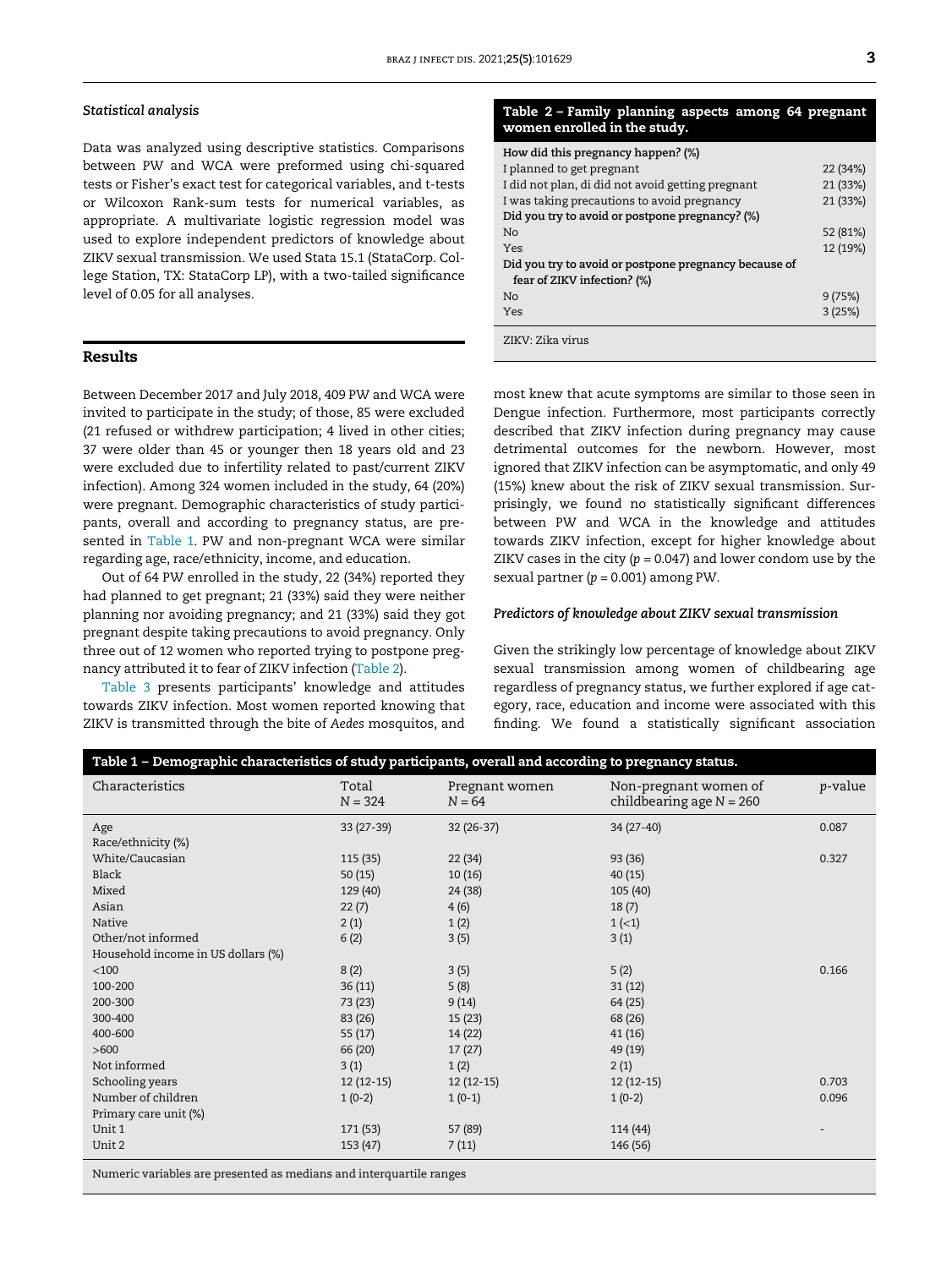<span id="page-3-0"></span>

| Table 3 - Knowledge and attitudes concerning ZIKV infection among study participants, overall and according to preg-<br>nancy status. |                    |                            |                                                           |                 |
|---------------------------------------------------------------------------------------------------------------------------------------|--------------------|----------------------------|-----------------------------------------------------------|-----------------|
| Item $/N$ (%) of correct responses                                                                                                    | Total<br>$N = 324$ | Pregnant women<br>$N = 64$ | Non-pregnant<br>women of<br>childbearing age<br>$N = 260$ | <i>p</i> -value |
| Reported existing ZIKV cases in the city                                                                                              | 186 (58)           | 44 (69)                    | 142 (55)                                                  | 0.047           |
| ZIKV can be transmitted through the bite of Aedes                                                                                     | 290 (90)           | 58 (91)                    | 232 (89)                                                  | 0.744           |
| The infected person almost always has symptoms                                                                                        | 237 (73)           | 45 (70)                    | 192 (74)                                                  | 0.511           |
| ZIKV can be transmitted through sexual intercourse                                                                                    | 49 (15)            | 13 (20)                    | 36 (14)                                                   | 0.196           |
| ZIKV symptoms and dengue symptoms are similar                                                                                         | 295 (92)           | 57 (90)                    | 238 (92)                                                  | 0.716           |
| Infection with ZIKV during pregnancy can cause<br>severe problems to the infant                                                       | 319 (98)           | 63 (98)                    | 256 (98)                                                  | 1.000           |
| Microcephaly is the only abnormality caused by ZIKV<br>infection during pregnancy                                                     | 116 (36)           | 21 (33)                    | 95 (37)                                                   | 0.578           |
| If the PW is infected towards the end of pregnancy,<br>there are no risks for the infant                                              | 198 (61)           | 36 (56)                    | 162 (63)                                                  | 0.336           |
| If a pregnant woman get ZIKV, she can be treated and<br>eliminate the virus                                                           | 97 (30)            | 14 (22)                    | 83 (32)                                                   | 0.116           |
| I avoid going to places infested with mosquitos:                                                                                      |                    |                            |                                                           |                 |
| Always                                                                                                                                | 92 (28)            | 22 (34)                    | 70 (27)                                                   | 0.195           |
| Almost always                                                                                                                         | 81 (25)            | 16 (25)                    | 65 (25)                                                   |                 |
| I neither avoid nor attend unnecessarily                                                                                              | 58 (18)            | 15 (23)                    | 43 (17)                                                   |                 |
| Almost never avoid                                                                                                                    | 34 (10)            | 4(6)                       | 30(12)                                                    |                 |
| Never avoid                                                                                                                           | 59 (18)            | 7(11)                      | 52 (20)                                                   |                 |
| I use mosquito repellents:                                                                                                            |                    |                            |                                                           |                 |
| Always                                                                                                                                | 93 (29)            | 18 (28)                    | 75 (29)                                                   | 0.478           |
| Almost always                                                                                                                         | 45 (14)            | 12 (19)                    | 33 (13)                                                   |                 |
| Sometimes                                                                                                                             | 88 (27)            | 16 (25)                    | 72 (28)                                                   |                 |
| Almost never                                                                                                                          | 30(9)              | 8(13)                      | 22(8)                                                     |                 |
| Never                                                                                                                                 | 68 (21)            | 10(16)                     | 58 (22)                                                   |                 |
| I wear long clothes to cover my skin:                                                                                                 |                    |                            |                                                           |                 |
| Always                                                                                                                                | 51(16)             | 17(27)                     | 34(13)                                                    | 0.116           |
| Almost always<br>Sometimes                                                                                                            | 47 (15)            | 7(11)                      | 40 (15)                                                   |                 |
| Almost never                                                                                                                          | 81 (25)            | 15 (23)                    | 66 (25)                                                   |                 |
| Never                                                                                                                                 | 39 (12)            | 6(9)                       | 33 (13)                                                   |                 |
|                                                                                                                                       | 106 (33)           | 19 (30)                    | 87 (33)                                                   |                 |
| My partner uses mosquito repellents:<br>Always                                                                                        | 41 (15)            | 6(10)                      | 35(17)                                                    | 0.289           |
| Almost always                                                                                                                         | 30(11)             | 5(8)                       | 25(12)                                                    |                 |
| Sometimes                                                                                                                             | 44 (16)            | 8(13)                      | 36(17)                                                    |                 |
| Almost never                                                                                                                          | 22(8)              | 6(10)                      | 16(8)                                                     |                 |
| Never                                                                                                                                 | 132 (49)           | 37 (60)                    | 95 (46)                                                   |                 |
| My partner wears condoms:                                                                                                             |                    |                            |                                                           |                 |
| Always                                                                                                                                | 73 (27)            | 4(6)                       | 69 (33)                                                   | 0.001           |
| Almost always                                                                                                                         | 29 (11)            | 7(11)                      | 22 (11)                                                   |                 |
| Sometimes                                                                                                                             | 27 (10)            | 6(10)                      | 21(10)                                                    |                 |
| Almost never                                                                                                                          | 13(5)              | 5(8)                       | 8(4)                                                      |                 |
| Never                                                                                                                                 | 130 (48)           | 41 (65)                    | 89 (43)                                                   |                 |
|                                                                                                                                       |                    |                            |                                                           |                 |

between education and knowledge about ZIKV sexual transmission; among participants with ≤12 schooling years, only 9% (95% CI 3-19%) correctly answered that ZIKV can be sexually transmitted; this percentage was 13% (95% CI 8-19%) among participants with 12-14 schooling years, and 24% (95% CI 16-35%) among participants with ≥15 schooling years (*p* = 0.015; [Table 4\)](#page-4-0). Age category, race, and income were not significantly associated with knowledge about ZIKV sexual transmission in univariate analysis ([Table 4\)](#page-4-0). In a multivariate logistic regression model adjusted for age, race and pregnancy status, education remained independently associated with knowledge about sexual transmission of ZIKV; participants with >12 schooling years had 2.10 times the odds of reporting this knowledge compared to those with ≤12 schooling years (95% CI 1.11-3.95; *p* = 0.022; [Table 5](#page-4-1)).

#### Discussion

In this cross-sectional study, we addressed knowledge and attitudes about ZIKV infection among PW and non-pregnant WCA. We showed that the knowledge about transmission by mosquitos and the potential to cause congenital malformations when infection occurs during pregnancy was generally high. However, the knowledge about sexual transmission was very low among both PW and non-pregnant WCA. These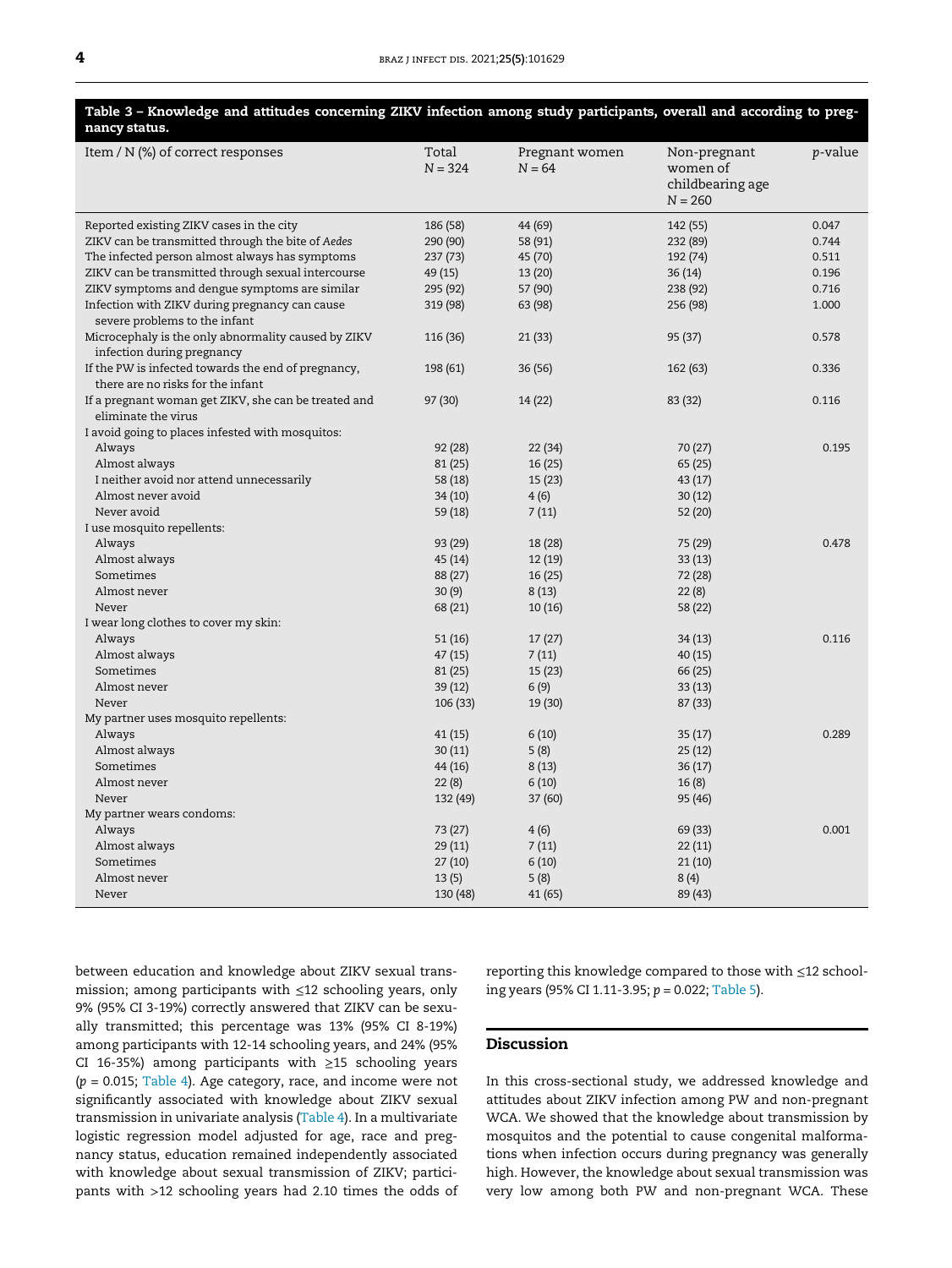<span id="page-4-0"></span>

| Table 4 - Factors associated with knowledge about ZIKV sexual transmission in univariate analysis. |                                                     |                                                             |                                        |
|----------------------------------------------------------------------------------------------------|-----------------------------------------------------|-------------------------------------------------------------|----------------------------------------|
|                                                                                                    | Knows about ZIKV<br>sexual transmission<br>$N = 49$ | Doesn't know about ZIKV<br>sexual transmission<br>$N = 275$ | Univariate analysis<br><i>p</i> -value |
| Pregnancy status (%)                                                                               |                                                     |                                                             |                                        |
| Pregnant                                                                                           | 13(20)                                              | 51 (80)                                                     | 0.196                                  |
| Non-pregnant                                                                                       | 36(14)                                              | 224 (86)                                                    |                                        |
| Age (%)                                                                                            |                                                     |                                                             |                                        |
| <27 years old                                                                                      | 11(14)                                              | 68 (86)                                                     | 0.522                                  |
| 27-32 years old                                                                                    | 13(18)                                              | 59 (82)                                                     |                                        |
| 33-38 years old                                                                                    | 16(18)                                              | 74 (82)                                                     |                                        |
| $\geq$ 39 years old                                                                                | 9(11)                                               | 74 (89)                                                     |                                        |
| Race (%)                                                                                           |                                                     |                                                             |                                        |
| White/Caucasian/Asian                                                                              | 20(15)                                              | 117 (85)                                                    | 0.806                                  |
| Black/Mixed/Other                                                                                  | 29(16)                                              | 157 (84)                                                    |                                        |
| Education (%)                                                                                      |                                                     |                                                             |                                        |
| $<$ 12 years                                                                                       | 6(9)                                                | 61 (91)                                                     | 0.015                                  |
| $12-14$ years                                                                                      | 22(13)                                              | 149 (87)                                                    |                                        |
| $\geq$ 15 years                                                                                    | 21(24)                                              | 65 (76)                                                     |                                        |
| Income (%)                                                                                         |                                                     |                                                             |                                        |
| <200 US dollars                                                                                    | 7(16)                                               | 37 (84)                                                     | 0.153                                  |
| 200-400 US dollars                                                                                 | 17(11)                                              | 139 (89)                                                    |                                        |
| 400-600 US dollars                                                                                 | 9(16)                                               | 46 (84)                                                     |                                        |
| >600 US dollars                                                                                    | 15(23)                                              | 51(77)                                                      |                                        |

findings are alarming, particularly in the context of the recent outbreak of ZIKV in Brazil, with ample repercussion in mass communication vehicles. Furthermore, during study design our group had initially hypothesized that PW would have higher levels of knowledge and better prevention attitudes compared to non-pregnant WCA, given multiple opportunities of learning during antenatal care consultations. $^{18}$  $^{18}$  $^{18}$  We were surprised to see that PW and WCA had similar knowledge and prevention attitudes, except for the knowledge about ZIKV cases in the city and use of condoms by the sexual partner. This was expected, since contraception is certainly one of the main reasons for condom use among non-pregnant couples and will be less frequently adopted if the woman is already pregnant. However, it also emphasizes that prevention of ZIKV sexual transmission to PW may face significant challenges in endemic countries. Knowledge about ZIKV sexual transmission was reported by only 15% of participants in our study and was similarly low among PW and non-pregnant WCA. Education was significantly associated with knowledge about ZIKV sexual transmission in both univariate and multivariate analysis. Finally, we also found that a very small number of PW reported they had postponed pregnancy due to the ZIKV epidemic in our setting.

A few prior studies have explored knowledge, attitudes and practices of WCA towards ZIKV infection. Knowledge about ZIKV sexual transmission was assessed among PW and women attending antenatal care clinics, and was shown to be lacking in the majority of participants in a study conducted in the USA $^{19}$  $^{19}$  $^{19}$ ; similarly, 74% of respondents in a study conducted in Trinidad and Tobago<sup>[20](#page-5-17)</sup> and 63% in a study conducted in Greece $^{21}$  $^{21}$  $^{21}$  ignored that ZIKV could be transmitted through sexual intercourse. In a survey including male and female participants in the USA, only 27% identified abstinence or using condoms during intercourse as precautions for ZIKV infection in PW traveling to endemic areas. $^{18}$  $^{18}$  $^{18}$  In a study published by Borges et al., who interviewed 526 women aged 18 to 49 years

<span id="page-4-1"></span>

| Table 5 - Factors associated with knowledge about ZIKV sexual transmission in multivariate analysis. |                          |                               |  |
|------------------------------------------------------------------------------------------------------|--------------------------|-------------------------------|--|
| Odds ratio                                                                                           | 95% confidence interval  | Multivariate analysis p-value |  |
|                                                                                                      |                          |                               |  |
| 1.47                                                                                                 | $0.72 - 3.00$            | 0.296                         |  |
| 1 (referent)                                                                                         | $\overline{\phantom{a}}$ |                               |  |
|                                                                                                      |                          |                               |  |
| 1 (referent)                                                                                         | $\overline{\phantom{a}}$ | 0.577                         |  |
| 1.29                                                                                                 | $0.53 - 3.12$            | 0.559                         |  |
| 1.29                                                                                                 | $0.55 - 3.00$            | 0.700                         |  |
| 0.83                                                                                                 | $0.32 - 2.15$            |                               |  |
|                                                                                                      |                          |                               |  |
| 0.85                                                                                                 | $0.45 - 1.60$            | 0.608                         |  |
| 1 (referent)                                                                                         |                          |                               |  |
|                                                                                                      |                          |                               |  |
| 1 (referent)                                                                                         | $\overline{\phantom{a}}$ | 0.022                         |  |
| 2.10                                                                                                 | 1.11-3.95                |                               |  |
|                                                                                                      |                          |                               |  |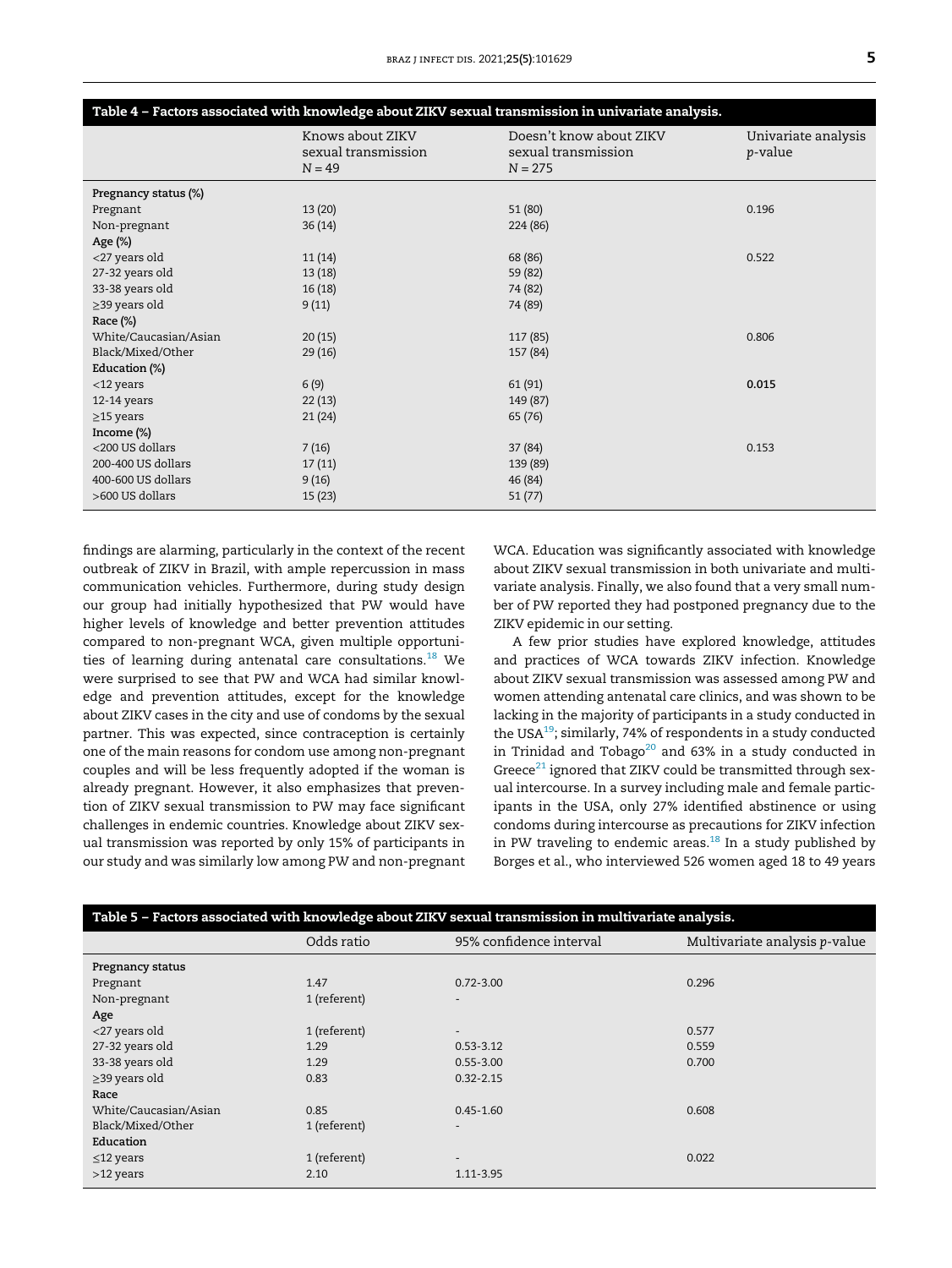<span id="page-5-4"></span><span id="page-5-3"></span><span id="page-5-2"></span>old in the Northeast of Brazil, awareness about the congenital syndrome associated with ZIKV infection during pregnancy was high, but only 50% of participants knew about the risk of sexual transmission. The higher proportion of women with knowledge about ZIKV sexual transmission compared with our sample may be partially explained by the fact that the Northeast of the country was the epicenter of the disease, and the study was conducted few months after the peak of ZIKV epidemic. $22$  However, this proportion is still not ideal, and further studies should be conducted to assess if this knowledge is retained years after the peak of the epidemic. In accordance with our findings, education and other social determinants have been associated with knowledge and attitudes about ZIKV in previous publications, $21, 23$  $21, 23$  $21, 23$  suggesting that WCA in more vulnerable settings should be prioritized in public health policies and prevention strategies. Although vector transmission is undoubtedly the main route of infection for ZIKV, spread through sexual contact also contributes to the transmission chain<sup>[24](#page-6-2)</sup> and should be prevented particularly among pregnant women. Recommendations for abstinence and safer sex in high ZIKV transmission areas have been issued by Brazilian<sup>[25](#page-6-3)</sup> as well as international organiza-tions.<sup>[26,](#page-6-4) [27](#page-6-5)</sup>

<span id="page-5-9"></span><span id="page-5-8"></span><span id="page-5-7"></span><span id="page-5-6"></span><span id="page-5-5"></span>Our study has a few limitations. We restricted selection of participants to a convenience sample in two primary care units, both located in central, more affluent areas of Sao Paulo city. Therefore, our study sample comprised women with higher socioeconomic status than the average population in our setting. Women with no access to healthcare were not available for inclusion in our study. These limitations emphasize that the overall knowledge about ZIKV is probably even lower, reinforcing the urgent need for educational actions that may help prevent ZIKV detrimental outcomes.

<span id="page-5-12"></span><span id="page-5-11"></span><span id="page-5-10"></span>Our study included PW and non-pregnant WCA between December 2017 and July 2018, over a year after the peak detection of ZIKV cases in the country. The improvements in epidemiological figures may had decreased the pressure for public health interventions supporting ZIKV prevention, particularly concerning PW and non-pregnant WCA. However, Brazil has optimal vector and climate conditions for a recurring outbreak, and actions supporting education and self-care should be intensified. Other countries with potential risk of future ZIKV outbreaks should also implement such strategies in order to avoid subsequent preventable outbreaks of congeni-tal abnormalities.<sup>[13](#page-5-10)</sup>

#### <span id="page-5-15"></span><span id="page-5-14"></span><span id="page-5-13"></span>Conflicts of interest

<span id="page-5-16"></span>None to declare.

#### <span id="page-5-17"></span>references

- <span id="page-5-0"></span>1. [Fauci AS, Morens DM. Zika virus in the Americas](http://refhub.elsevier.com/S1413-8670(21)00098-2/sbref0001)−yet another [arbovirus threat. N Engl J Med. 2016;374:601](http://refhub.elsevier.com/S1413-8670(21)00098-2/sbref0001)–4.
- <span id="page-5-18"></span><span id="page-5-1"></span>2. [Lowe R, Barcellos C, Brasil P, et al. The Zika virus epidemic in](http://refhub.elsevier.com/S1413-8670(21)00098-2/sbref0002) [Brazil: from discovery to future implications. Int J Environ Res](http://refhub.elsevier.com/S1413-8670(21)00098-2/sbref0002) [Public Health. 2018;15\(1\):96.](http://refhub.elsevier.com/S1413-8670(21)00098-2/sbref0002)
- 3. [Schuler-Faccini L, Ribeiro EM, Feitosa IM, et al. Possible](http://refhub.elsevier.com/S1413-8670(21)00098-2/sbref0003) [association between Zika virus infection and microcephaly -](http://refhub.elsevier.com/S1413-8670(21)00098-2/sbref0003) [Brazil, 2015. MMWR Morb Mortal Wkly Rep. 2016;65:59](http://refhub.elsevier.com/S1413-8670(21)00098-2/sbref0003)–62.
- 4. [Teixeira MG, Costa Mda C, de Oliveira WK, Nunes ML,](http://refhub.elsevier.com/S1413-8670(21)00098-2/sbref0004) [Rodrigues LC. The epidemic of Zika virus-related](http://refhub.elsevier.com/S1413-8670(21)00098-2/sbref0004) [microcephaly in Brazil: detection, control, etiology, and future](http://refhub.elsevier.com/S1413-8670(21)00098-2/sbref0004) [scenarios. Am J Public Health. 2016;106:601](http://refhub.elsevier.com/S1413-8670(21)00098-2/sbref0004)–5.
- 5. [Domingues CMAS, Teixeira AMS. Coberturas vacinais e](http://refhub.elsevier.com/S1413-8670(21)00098-2/sbref0005) [doen](http://refhub.elsevier.com/S1413-8670(21)00098-2/sbref0005)ças imunopreveni[veis no Brasil no peri](http://refhub.elsevier.com/S1413-8670(21)00098-2/sbref0005)odo 1982-2012: avanços e desafios do Programa Nacional de Imunizações. Epidemiol Serv Saúde. 2013;22:9-27.
- 6. [Basile K, Kok J, Dwyer DE. Zika virus: what, where from and](http://refhub.elsevier.com/S1413-8670(21)00098-2/sbref0006) [where to? Pathology. 2017;49:698](http://refhub.elsevier.com/S1413-8670(21)00098-2/sbref0006)–706.
- 7. [Petersen E, Wilson ME, Touch S, et al. Rapid spread of Zika](http://refhub.elsevier.com/S1413-8670(21)00098-2/sbref0007) virus in the Americas−[implications for public health](http://refhub.elsevier.com/S1413-8670(21)00098-2/sbref0007) [preparedness for mass gatherings at the 2016 Brazil olympic](http://refhub.elsevier.com/S1413-8670(21)00098-2/sbref0007) [games. Int J Infect Dis. 2016;44:11](http://refhub.elsevier.com/S1413-8670(21)00098-2/sbref0007)–5.
- 8. [Sherley M, Ong CW. Sexual transmission of Zika virus: a](http://refhub.elsevier.com/S1413-8670(21)00098-2/sbref0008) [literature review. Sex Health. 2018;15\(3\):183](http://refhub.elsevier.com/S1413-8670(21)00098-2/sbref0008)–99.
- 9. [Counotte MJ, Kim CR, Wang J, et al. Sexual transmission of](http://refhub.elsevier.com/S1413-8670(21)00098-2/sbref0009) Zika virus and other fl[aviviruses: a living systematic review.](http://refhub.elsevier.com/S1413-8670(21)00098-2/sbref0009) [PLoS Med. 2018;15:e1002611.](http://refhub.elsevier.com/S1413-8670(21)00098-2/sbref0009)
- 10. [Musso D, Gubler DJ. Zika Virus. Clin Microbiol Rev.](http://refhub.elsevier.com/S1413-8670(21)00098-2/sbref0010) [2016;29:487](http://refhub.elsevier.com/S1413-8670(21)00098-2/sbref0010)–524.
- 11. Governo do Estado de Sao Paulo. Secretaria de Estado da Saude. Centro de Vigilancia Epidemiologica "Prof. Alexandre Vranjac". Dados estatísticos. Available at: [https://www.saude.sp.gov.br/](https://www.saude.sp.gov.br/cve-centro-de-vigilancia-epidemiologica-prof.-alexandre-vranjac/areas-de-vigilancia/doencas-de-transmissao-por-vetores-e-zoonoses/arboviroses-urbanas/zika-virus/dados-estatisticos) [cve-centro-de-vigilancia-epidemiologica-prof.-alexandre](https://www.saude.sp.gov.br/cve-centro-de-vigilancia-epidemiologica-prof.-alexandre-vranjac/areas-de-vigilancia/doencas-de-transmissao-por-vetores-e-zoonoses/arboviroses-urbanas/zika-virus/dados-estatisticos)[vranjac/areas-de-vigilancia/doencas-de-transmissao-por](https://www.saude.sp.gov.br/cve-centro-de-vigilancia-epidemiologica-prof.-alexandre-vranjac/areas-de-vigilancia/doencas-de-transmissao-por-vetores-e-zoonoses/arboviroses-urbanas/zika-virus/dados-estatisticos)[vetores-e-zoonoses/arboviroses-urbanas/zika-virus/dados](https://www.saude.sp.gov.br/cve-centro-de-vigilancia-epidemiologica-prof.-alexandre-vranjac/areas-de-vigilancia/doencas-de-transmissao-por-vetores-e-zoonoses/arboviroses-urbanas/zika-virus/dados-estatisticos)[estatisticos](https://www.saude.sp.gov.br/cve-centro-de-vigilancia-epidemiologica-prof.-alexandre-vranjac/areas-de-vigilancia/doencas-de-transmissao-por-vetores-e-zoonoses/arboviroses-urbanas/zika-virus/dados-estatisticos). Access date: October 8th, 2021.
- 12. WHO Region of the Americas/Pan American Health Organization. PLISA Health Information Platform for the Americas: Cases of Zika virus disease, by country or territory. Available at: [https://www3.paho.org/data/index.php/en/mnu](https://www3.paho.org/data/index.php/en/mnu-topics/zika/524-zika-weekly-en.html)[topics/zika/524-zika-weekly-en.html.](https://www3.paho.org/data/index.php/en/mnu-topics/zika/524-zika-weekly-en.html) Accessed October 8th 2021.
- 13. [World Health Organization. Global Overview ZIKA](http://refhub.elsevier.com/S1413-8670(21)00098-2/sbref0013) [Epidemiology Update. Available at: https://www.who.int/](http://refhub.elsevier.com/S1413-8670(21)00098-2/sbref0013) [emergencies/diseases/zika/zika-epidemiology-update-july-](http://refhub.elsevier.com/S1413-8670(21)00098-2/sbref0013)[2019.pdf?ua=1. Accessed October 1 2020.](http://refhub.elsevier.com/S1413-8670(21)00098-2/sbref0013)
- 14. [Pielnaa P, Al-Saadawe M, Saro A, et al. Zika virus-spread,](http://refhub.elsevier.com/S1413-8670(21)00098-2/sbref0014) [epidemiology, genome, transmission cycle, clinical](http://refhub.elsevier.com/S1413-8670(21)00098-2/sbref0014) [manifestation, associated challenges, vaccine and antiviral](http://refhub.elsevier.com/S1413-8670(21)00098-2/sbref0014) [drug development. Virology. 2020;543:34](http://refhub.elsevier.com/S1413-8670(21)00098-2/sbref0014)–42.
- 15. Centers for Disease Control and Prevention. Zika Virus Prevention and Transmission. Available at: [https://www.cdc.](https://www.cdc.gov/zika/prevention/index.html) [gov/zika/prevention/index.html](https://www.cdc.gov/zika/prevention/index.html). Accessed October 8th, 2021.
- 16. [Harris PA, Taylor R, Thielke R, Payne J, Gonzalez N, Conde JG.](http://refhub.elsevier.com/S1413-8670(21)00098-2/sbref0016) [Research electronic data capture \(REDCap\)](http://refhub.elsevier.com/S1413-8670(21)00098-2/sbref0016)−a metadata-driven methodology and workfl[ow process for providing translational](http://refhub.elsevier.com/S1413-8670(21)00098-2/sbref0016) [research informatics support. J Biomed Inform. 2009;42:377](http://refhub.elsevier.com/S1413-8670(21)00098-2/sbref0016)–81.
- 17. Brasil. Ministério da Saúde. Vírus ZIKA Informações ao Público. Available at: [http://biblioteca.cofen.gov.br/wp-content/uploads/](http://biblioteca.cofen.gov.br/wp-content/uploads/2016/01/Cartilha_Zika_MS.pdf) [2016/01/Cartilha\\_Zika\\_MS.pdf](http://biblioteca.cofen.gov.br/wp-content/uploads/2016/01/Cartilha_Zika_MS.pdf). Accessed October 8th, 2021.
- 18. [Samuel G, DiBartolo-Cordovano R, Taj I, et al. A survey of the](http://refhub.elsevier.com/S1413-8670(21)00098-2/sbref0018) [knowledge, attitudes and practices on Zika virus in new York](http://refhub.elsevier.com/S1413-8670(21)00098-2/sbref0018) [City. BMC Public Health. 2018;18:98.](http://refhub.elsevier.com/S1413-8670(21)00098-2/sbref0018)
- 19. [Berenson AB, Trinh HN, Hirth JM, Guo F, Fuchs EL, Weaver SC.](http://refhub.elsevier.com/S1413-8670(21)00098-2/sbref0019) [Knowledge and prevention practices among U.S. pregnant](http://refhub.elsevier.com/S1413-8670(21)00098-2/sbref0019) [immigrants from Zika virus outbreak areas. Am J Trop Med](http://refhub.elsevier.com/S1413-8670(21)00098-2/sbref0019) [Hyg. 2017;97:155](http://refhub.elsevier.com/S1413-8670(21)00098-2/sbref0019)–62.
- 20. [Pooransingh S, Parasram R, Nandram N, Bhagwandeen B,](http://refhub.elsevier.com/S1413-8670(21)00098-2/sbref0020) [Dialsingh I. Zika virus disease-knowledge, attitudes and](http://refhub.elsevier.com/S1413-8670(21)00098-2/sbref0020) [practices among pregnant women-implications for public](http://refhub.elsevier.com/S1413-8670(21)00098-2/sbref0020) [health practice. Public Health. 2018;165:146](http://refhub.elsevier.com/S1413-8670(21)00098-2/sbref0020)–51.
- 21. [Mouchtouri VA, Papagiannis D, Katsioulis A, Rachiotis G,](http://refhub.elsevier.com/S1413-8670(21)00098-2/sbref0021) [Dafopoulos K, Hadjichristodoulou C. Knowledge, attitudes,](http://refhub.elsevier.com/S1413-8670(21)00098-2/sbref0021) [and practices about the prevention of mosquito bites and Zika](http://refhub.elsevier.com/S1413-8670(21)00098-2/sbref0021)